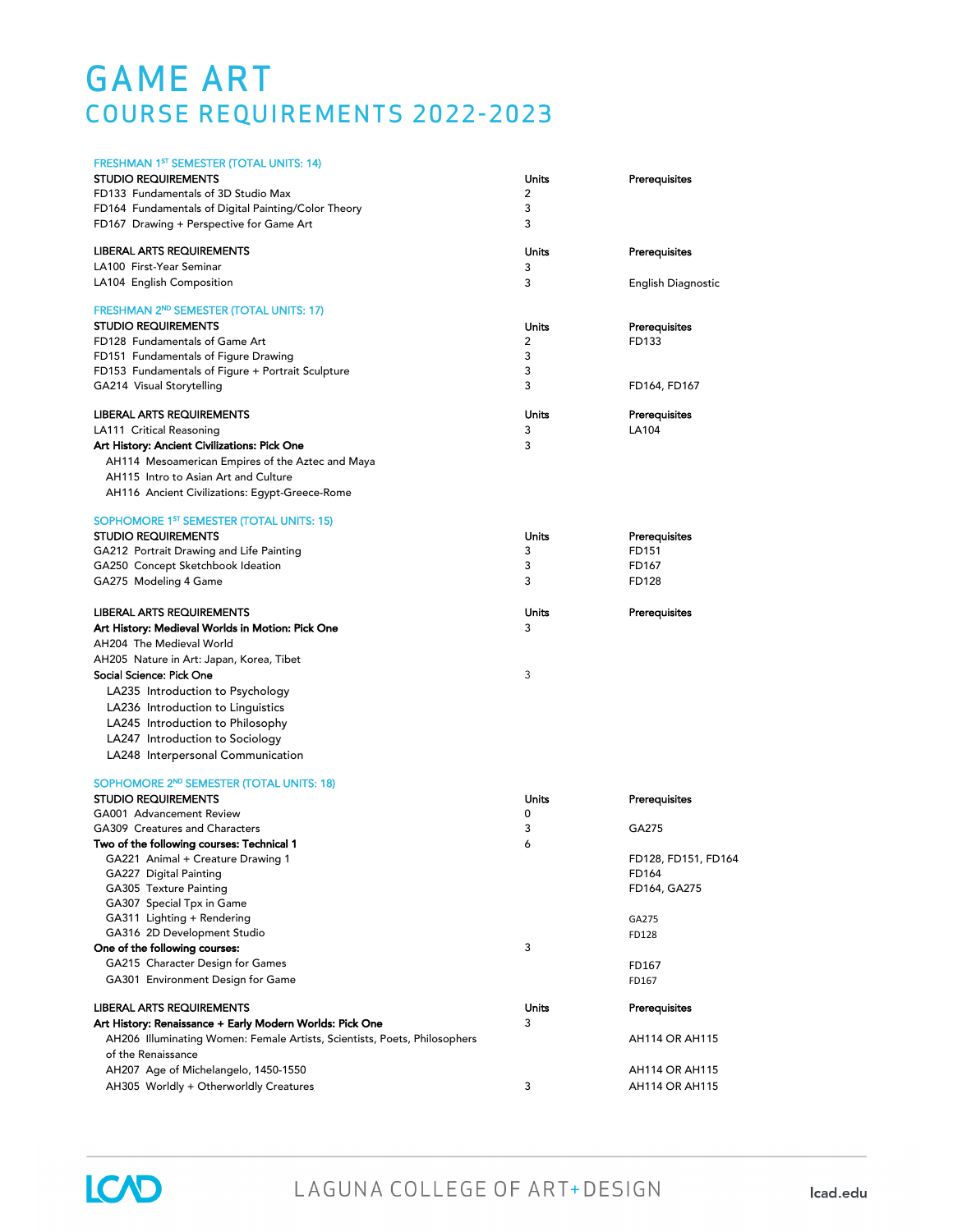### GAME ART COURSE REQUIREMENTS 2022-2023

| Quantitative Reasoning: Pick One                  | 3     |                       |
|---------------------------------------------------|-------|-----------------------|
| LA231 Mathematics                                 |       |                       |
| LA237 Financial Literacy                          |       |                       |
| <b>JUNIOR 1ST SEMESTER (TOTAL UNITS: 18)</b>      |       |                       |
| <b>STUDIO REQUIREMENTS</b>                        | Units | Prerequisites         |
| GA313 Visual Development                          | 3     | GA250                 |
| GA400 Development Team                            | 3     | FD128                 |
| Two of the following courses: Technical 2         | 6     |                       |
| GA211 Digital Analytical Figure                   |       | FD164, GA309          |
| GA220 Robots, Vehicles + Spaceships               |       | FD128, GA250          |
| GA255 Level Design                                |       | GA275                 |
| GA290 Rigging + Animation for Game                |       | FD128, GA275          |
| GA303 Scripting for Game                          |       | FD128                 |
| GA357 Advanced Drawing for Game                   |       | GA250                 |
| <b>LIBERAL ARTS REQUIREMENTS</b>                  | Units | Prerequisites         |
| AH338 History of Game Art                         | 3     |                       |
| Literature: Pick One                              | 3     |                       |
| LA125 Scientific Anatomy                          |       |                       |
| LA239 Project Green: Hillside                     |       |                       |
| LA242 Project Green: Oceans                       |       |                       |
| LA250 Human Evolution                             |       |                       |
| LA255 Human Diversity                             |       |                       |
| LA260 Human Sexuality                             |       |                       |
| <b>JUNIOR 2ND SEMESTER (TOTAL UNITS: 15)</b>      |       |                       |
| <b>STUDIO REQUIREMENTS</b>                        | Units | Prerequisites         |
| One of the following courses: Design History      | 3     |                       |
| GA312 Architectural Visualization                 |       | GA250                 |
| GA320 Art of Costume in Game                      |       | GA250                 |
| Two of the following courses: World Building      | 6     |                       |
| GA216 Game Design                                 |       | FD128                 |
| GA304 3D Environment Design 1                     |       | GA305 or GA311        |
| GA310 Advanced Technologies for Game              |       | GA303                 |
| GA314 Plein Air to Concept                        |       | FD128, GA212          |
| GA325 3D Character Design 1                       |       | GA275, GA290<br>GA214 |
| GA330 UI/UX for Games                             |       |                       |
| <b>LIBERAL ARTS REQUIREMENTS</b>                  | Units | Prerequisites         |
| LA325 Professional Studies for Game Artists       | 3     |                       |
| Language Arts: Pick One                           | 3     |                       |
| LA103 Directed Research + Writing: Special Topics |       | LA111                 |
| LA175 Poetry Workshop                             |       | LA111                 |
| LA192 Poetry Survey and Analysis                  |       | LA111                 |
| LA193 Creative Writing Summer Intensive (travel)  |       | LA111                 |
| LA194 Creative Writing Multi-Genre Workshop       |       | LA111                 |
| LA196 Creative Writing Fiction Workshop           |       | LA111                 |
| LA197 Creative Writing Non-Fiction                |       | LA111                 |
| LA198 Creative Writing Script Writing Workshop    |       | LA111                 |
| LA199 Creative Writing Storytelling               |       | LA111                 |
| LA209 Dystopian Literature                        |       | LA111                 |
| LA218 American Literature                         |       | LA111                 |
| LA281 Graphic Novel                               |       | LA111                 |
| LA290 World Literature                            |       | LA111                 |